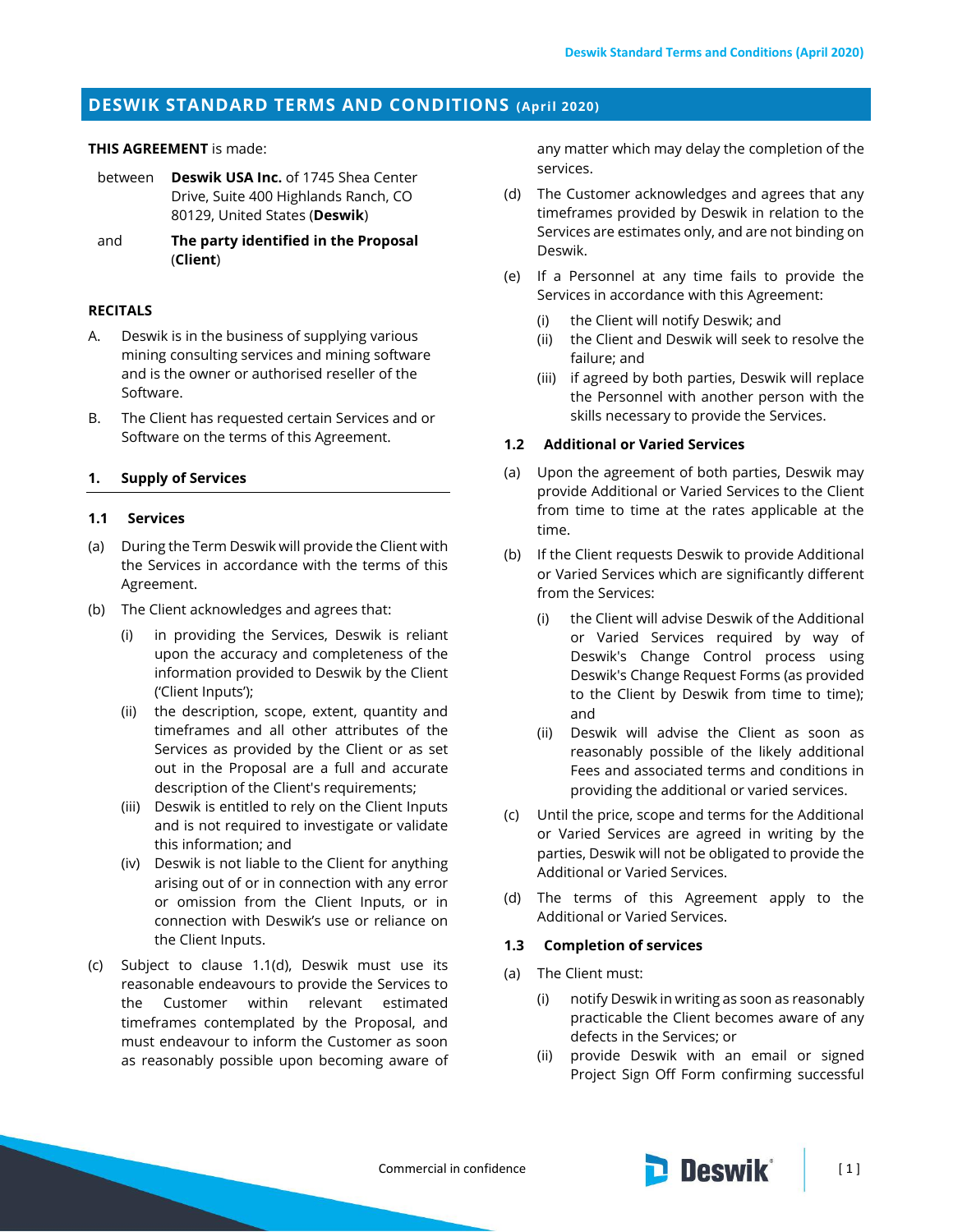completion of any Services Deswik advises the Client have been completed.

- (b) If the Client does not notify Deswik of any defects under clause [1.3\(a\)\(i\)](#page-0-1) or provide Deswik with an email or signed Project Sign Off Form confirming successful completion of the Services within 14 days of Deswik notifying the Client that the relevant Services are complete, the Client is deemed to have accepted the Services.
- (c) If the Client notifies Deswik of any defects under clause [1.3\(a\)\(i\),](#page-0-1) Deswik will, as soon as possible investigate and (where applicable) undertake rectification of the defects. Upon completion of any defect rectification the Client must promptly provide an email notification or signed Project Sign Off Form confirming the successful completion of the services, unless further defects exist. In this case, the Client is further required to notify Deswik of such defects.

# **1.4 Mutual Cooperation**

Both parties will:

- (a) inform the other party as soon as practicable of any unforeseen changes, new developments, or other issues that impact and influence the Services; and
- (b) wherever reasonably possible, accommodate each other's scheduling requirements.

### **1.5 Third Party Reliance**

The Services and Deliverables will be provided to the Client solely for the Client's benefit and for the purpose of the project described in the Proposal. The Deliverables:

- (a) should not be shown, communicated or disclosed to any other person nor relied upon by any other person or for any other purpose, without Deswik's prior express written consent; and
- (b) must not be quoted or referred to in any public document or filed with any person without Deswik's prior express written consent.

Deswik accepts no duty of care or other liability in respect of the Services or the Deliverables:

- (c) to any person other than the Client (to the extent provided for in this Agreement); or
- (d) in respect of any matter outside the scope and limitations of the Proposal.

# **2. Supply of Hardware, Software, and Software Support and Maintenance Services**

Where Hardware, Software or Software Support and Maintenance Services are provided:

- (a) risk in the hardware or Software passes to the Client on delivery of that hardware or software to the Client;
- (b) physical title to that hardware or Software passes to the Client on payment of all Fees attributable to that hardware or software to Deswik;
- (c) the Software will be provided on the on the terms set out in the EULA; and
- (d) the Software Support and Maintenance Services will be provided in accordance with the terms of the Software Support Agreement.

If the Client requires a licence to any Third Party Software or Deswik requires a licence to any Third Party Software for the purposes of providing the Services, the Client will be responsible for and indemnifies Deswik in respect to all costs of obtaining a licence or any other rights to use the Third Party Software.

### **3. Obligations**

### <span id="page-1-0"></span>**3.1 Client's Obligations**

To enable Deswik to provide the Services the Client must:

- (a) provide Deswik with:
	- (i) timely access to the Client's key Personnel;
	- (ii) timely Access to all required Systems and data (including, where necessary or desirable, administrative access);
	- (iii) timely access to premises, including any necessary security clearances, where required;
	- (iv) all items identified as Prerequisites in section 4 of the Proposal;
	- (v) internal stakeholder communication and engagement;
	- (vi) internal project management;
	- (vii) details of any work standards, policies and procedures that will apply to the Personnel while working at the premises or site designated by the Client; and
	- (viii) where the Services are to be performed at the Client's site, parking and other on-site infrastructure and facilities to enable the Personnel to provide the Services.

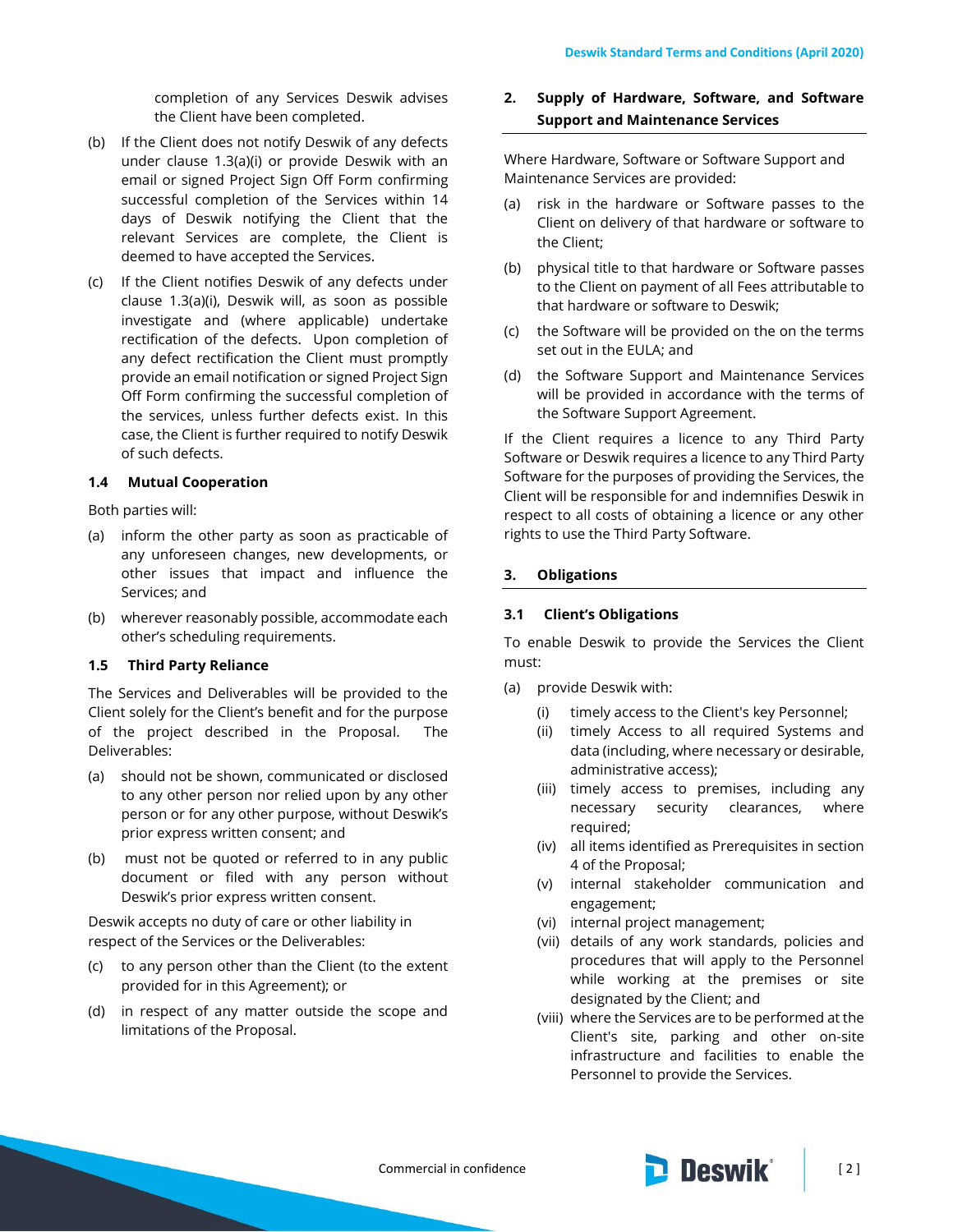- (b) use reasonable endeavours to respond promptly and accurately to all reasonable requests by Deswik to provide information required for the performance of the Services;
- (c) ensure that all information provided to Deswik is accurate and complete and is not incomplete or misleading;
- (d) where access to a Client's premises or site is required, ensure the Client's premises or site are safe and comply with all relevant occupational health and safety legislation, regulations and industry standards;
- (e) where relevant, make available to Deswik suitable Personnel of the Client to:
	- (i) provide information about the Client's System and information technology environment;
	- (ii) resolve queries; and
	- (iii) provide such other information and assistance as is reasonably requested by Deswik and its personnel in relation to the provision of the Services.
- (f) coordinate and be responsible for the assignment of tasks to the Personnel; and
- (g) any other obligations as set out in the Roles and Responsibilities section of the Proposal.

The Customer acknowledges and agrees that if the Customer does not comply with this clause [3.1](#page-1-0) then Deswik is not obliged to supply the Services to the Customer.

### **3.2 Deswik's Obligations**

- (a) Deswik will ensure its personnel, when using the Client's premises or facilities:
	- (i) comply with all rules, directions and procedures, including those relating to security or occupational health and safety, which are in effect at the premises or facilities;
	- (ii) avoid unnecessary interference with the passage of people and vehicles; and
	- (iii) not create a nuisance or unreasonable noise or disturbance.

### **4. Fees, Expenses and Payment**

### **4.1 Fees**

(a) The Client must pay Deswik the Fees for the Services.

- (b) Fees for Services are payable on a time and materials basis.
- (c) Deswik will issue an invoice to the Client for the Fees and the Client must pay Deswik the Fee within 30 days of receipt a tax invoice from Deswik.
- (d) In addition to the Fees, Deswik must, upon presentation to the Client of receipts or other formal evidence, be reimbursed for:

(i) all reasonable out-of-pocket expenses; and

(ii) all reasonable travel costs,

incurred by Deswik or the Personnel in performing the Services.

- (e) Deswik may change its Fees from time to time by notification to the Client.
- (f) Deswik may charge the Client Interest on any monies owing under this Agreement which are not paid within the period specified in this Agreement.

### **4.2 Quotations**

Where at any time Deswik provides a quotation to the Client (including but not limited to as part of any Proposal) the Client acknowledges and agrees that the quotation is:

- (a) based on Deswik's reasonable assessment of the time and materials required to undertake the work based on the information available to Deswik at the time of preparing the quotation; and
- (b) Services are quoted on a time and materials basis, are indicative only, and are not binding on Deswik.

# **4.3 Disputes**

If at any time the Client disputes an amount included in a tax invoice, the Client must immediately pay the amount not in dispute.

# **4.4 Deferral of performance**

If the Client fails to pay any Fees in accordance with this agreement, and such failure continues for 14 days after the Client is notified of such failure, without limiting any other remedies available to Deswik, Deswik may defer performance of all Services (whether or not relevant to those Fees), or suspend the Client's access to all Services, until the outstanding Fees are paid.

### **5. Term**

(a) Subject to clause [5\(b\),](#page-3-0) this Agreement has effect from the Commencement Date and, unless terminated earlier in accordance with the

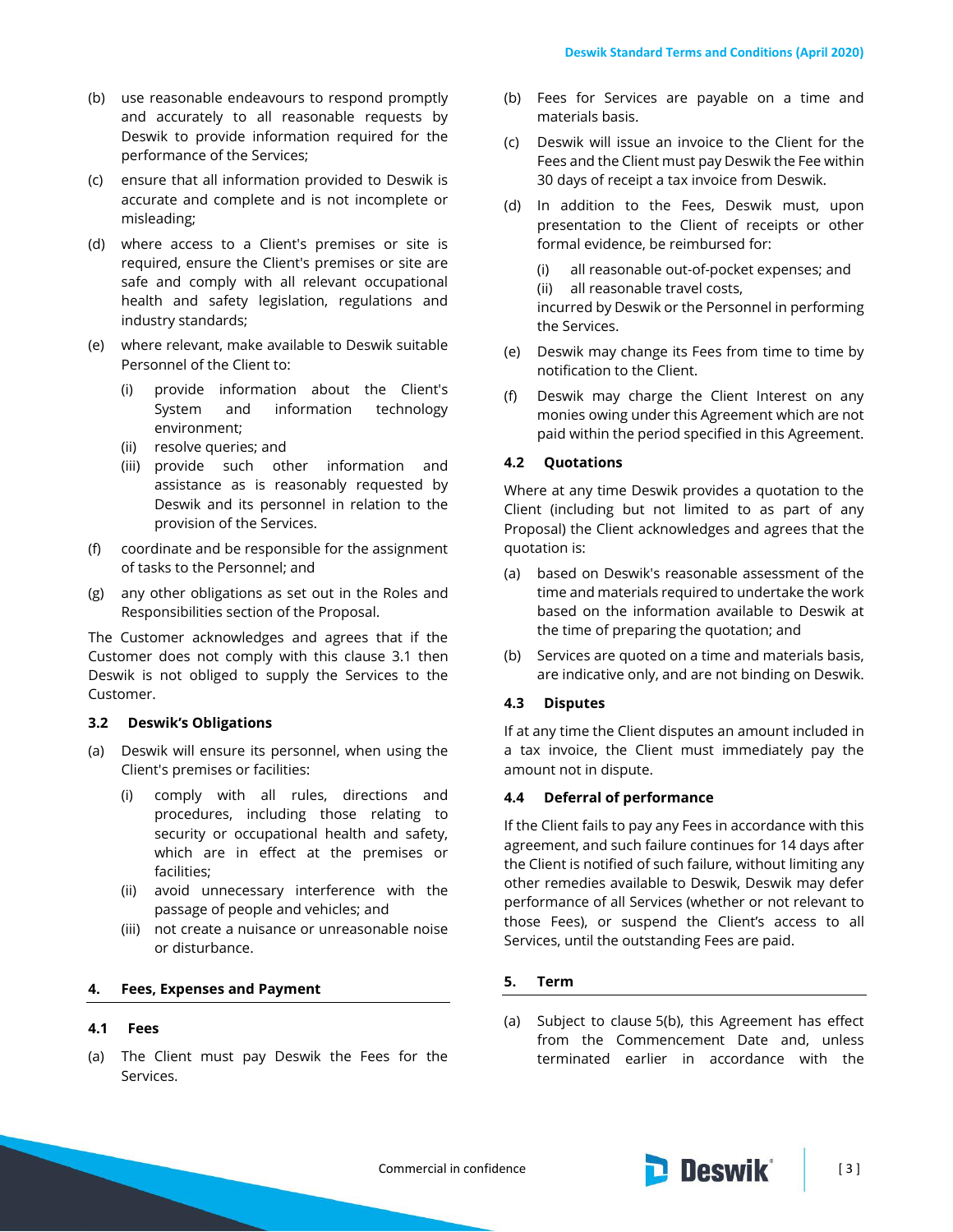provisions of this Agreement, remains in force until:

- (i) the end of the Term; or
- (ii) Deswik notifying the Client that the Services are complete.
- <span id="page-3-0"></span>(b) If, prior to the end of the Term, the parties agree in writing that this Agreement is to have effect for a mutually agreed period after the end of the Term, this Agreement, unless terminated earlier in accordance with the provisions of this Agreement, remains in force until the expiration of that period.
- <span id="page-3-1"></span>(c) If Deswik continues to provide Services to the Client after the end of the Term without this Agreement being formally extended under clause [5\(b\),](#page-3-0) the terms of this Agreement will continue to apply and following provisions will also apply:
	- (i) The Services will be provided on a month to month basis.
	- (ii) The Fees may be reviewed and increased whenever Deswik determines it appropriate (taking into account its normal fees for similar goods and services at the relevant time).
	- (iii) The Agreement may be terminated at any time by either party giving to the other party 30 day's notice in writing.

# **6. Taxes**

### **6.1 Taxes**

Any use tax, sales tax, excise tax, duty, custom, or any other Tax, fee or charge of any nature whatsoever imposed by any governmental authority, on or measured by the transaction between the Client and Deswik shall be paid by the Client in addition to the price quoted or invoiced. In the event Deswik is required to pay any such Tax, fee or charge, the Client shall reimburse Deswik for such Tax, fee or charge, or in lieu of such payment, the Client shall provide Deswik at the time this Agreement is executed an exemption certificate or other document acceptable to the taxing authority imposing the Tax, fee or charge.

# **6.2 Withholding taxes**

If a party (payer) is required by any applicable law to make a deduction or withholding from a payment to the other party (payee) for or on account of any Taxes, the payer is entitled to make that deduction or withholding unless the payee provides the payer with valid documentation (received prior to the date when the payment is to be made) showing to the satisfaction of the payer that an exemption applies. If the payer is required by law to deduct or withhold, then the payer shall use its best endeavours to furnish the payee with all receipts, proof of payment and other relevant documentation for all deductions and withholding Taxes so paid to the relevant Government Authority. For the avoidance of doubt, the payer will not be liable to pay any amount to the payee on account of an amount deducted or withheld in accordance with this clause.

## **6.3 US contracts**

- (a) If, in respect of a tax audit or a levied tax assessment, the appropriate government agency seeks payment of any use tax, sales tax, excise tax, duty, custom, or any other Tax, fee or charge from Deswik for which Deswik seeks reimbursement from the Client (for which the Client would have been liable pursuant to Section 6.1, above), then, unless Deswik notifies the Client in writing of such Tax, fee or charge payable at least 30 days prior to the expiration date of the right to appeal the imposition thereof, any reimbursement by the recipient will be at its sole discretion.
- (b) Deswik shall do all things reasonable necessary to ensure that the Client remains eligible for any exemption, credit, set-off, deduction or similar amount to which the Client is entitled whether such Taxes, fees or charges are paid by Deswik or the Client. If an exemption to the payment of such Tax, fee or charge applies, the Client shall provide Deswik with a valid exemption certificate or other document acceptable to the taxing authority imposing the Tax, fee or charge.

# **7. Intellectual Property Rights**

# **7.1 Deswik Background IP**

- (a) The Client acknowledges that it does not own any rights (including Intellectual Property Rights) in Deswik's Background IP.
- (b) In particular, all Intellectual Property Rights in the Software are owned by Deswik, and nothing in this Agreement assigns the Client any Intellectual Property Rights in the Software.
- (c) Subject to third party rights, Deswik grants to the Client a non-exclusive license to use Deswik's Background IP (excluding the Software) to:
	- (i) receive the Services during the Term; and
	- (ii) use the Deliverables for the Client's internal business purposes.

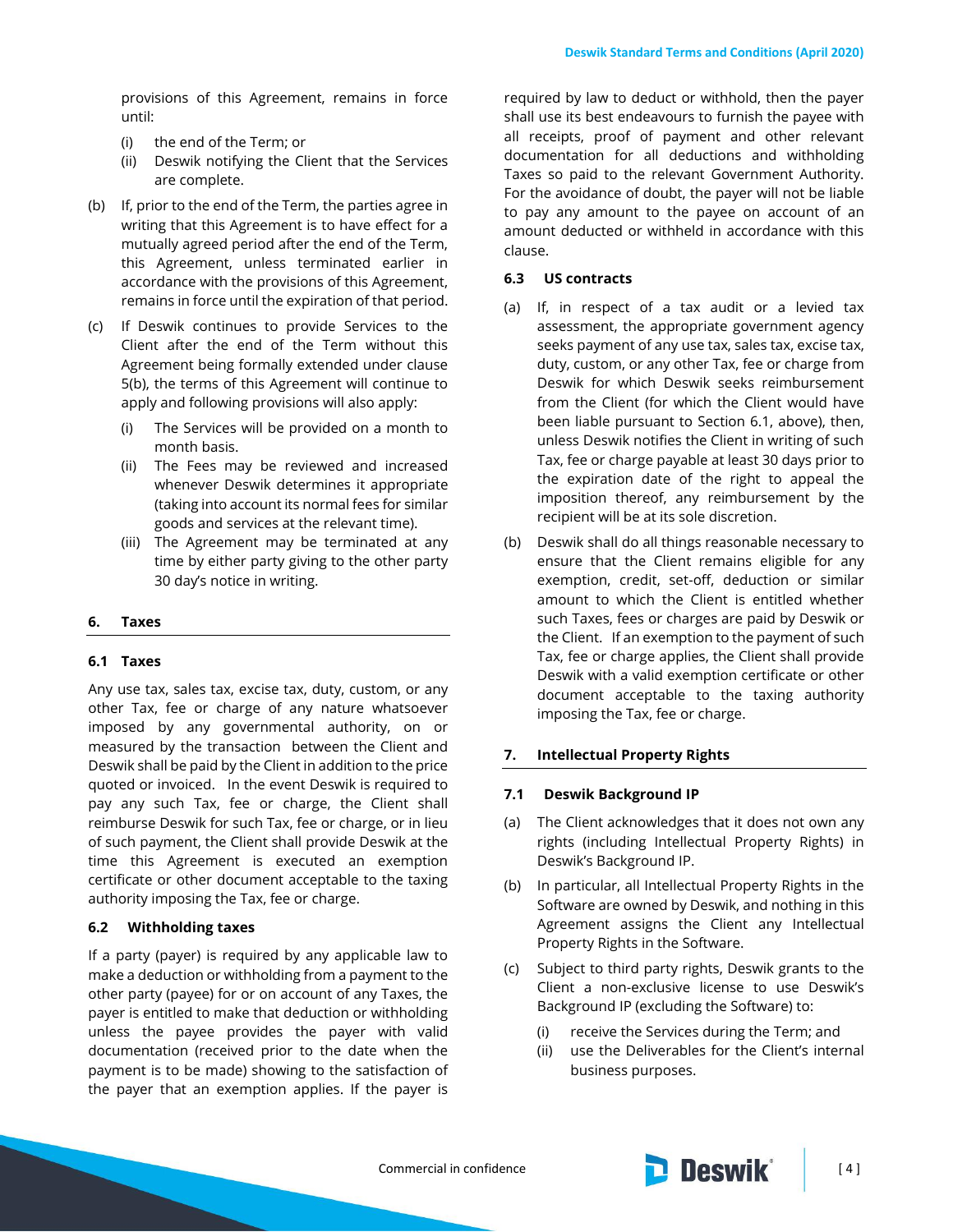- (d) For clarity:
	- (i) the license contemplated by clause 7.1(d) includes the right for the Client to use the Deliverables to provide a service to third party clients of the Client, but does not permit the Client to resupply the Services to third parties;
	- (ii) the Software will be provided on the terms set out in the EULA;
	- (iii) any improvements, modifications or developments that Deswik makes to the Software in connection with the Services ('Improvements'), are the exclusive property of Deswik and the Client agrees to take all necessary steps to ensure all right, title and interest in any such Improvements, including the Intellectual Property Rights, vest in Deswik; and
	- (iv) use of Intellectual Property Rights relating to any Software Support and Maintenance Services will be governed by the terms of the Software Support and Maintenance Agreement.
- (e) All Intellectual Property Rights in the Proposal are owned by Deswik.

### **7.2 Client Background IP**

- (a) Deswik acknowledges that it does not own any rights (including Intellectual Property Rights) in the Client Background IP.
- (b) The Client grants to Deswik a non-exclusive, royalty free licence during the Term to use, reproduce, modify, adapt and further develop all Intellectual Property Rights in the Client Background IP, but only to the extent required to enable Deswik to provide the Services.
- (c) Deswik will ensure that the Client Background IP is only used, copied, supplied and reproduced as necessary for the purposes of this Agreement.

### **7.3 Project IP**

- (a) Subject to clause 7.3(c), Deswik assigns to the Client all Project IP. Deswik will do all things, including executing all documents, necessary to give effect to this clause.
- (b) Notwithstanding anything else in this Agreement, the Client will own all rights, including Intellectual Property, in Project IP comprising developments to or manipulations of the Client's data, and any data files, database, documentation or records in which

the Client's data is contained or which otherwise relate to the Client's data.

(c) The Client grants to Deswik a non-exclusive, perpetual license to use the Project IP in connection with Deswik's business, including to reuse non Client-specific Project IP for other clients of Deswik; but subject at all times to Deswik's obligations of confidentiality to the Client, whether under clause 8 of this Agreement or otherwise.

### **7.4 Third Party Software**

The Client acknowledges and agrees that unless expressly stated in the Proposal, Deswik does not grant the Client a licence to use any Third Party Software.

### **7.5 No use of Deswik's marks**

The Client must not, and must ensure that its officers, employees, agents and subcontractors do not, use the trade marks or logos of Deswik except with the prior written consent of Deswik.

### <span id="page-4-0"></span>**8. Confidentiality**

#### **8.1 Access to Confidential Information**

Each party acknowledges that the other party, its employees or agents, may be given access to Confidential Information relating to the other parties' business or the operation of this Agreement or any negotiations relating to this Agreement.

#### **8.2 Obligations of Confidence**

Each party undertakes to:

- (a) hold in strict confidence all Confidential Information which comes into its possession; and
- (b) as far as commercially feasible, take the same degree of care to protect the other party's Confidential Information as the party uses to protect its own Confidential Information.

### **8.3 Survival**

The obligations of confidence in this clause [8](#page-4-0) survive expiry or termination of this Agreement.

### **9. Force Majeure**

Neither party will be:

- (a) in breach of this agreement as a result of; or
- (b) liable for,

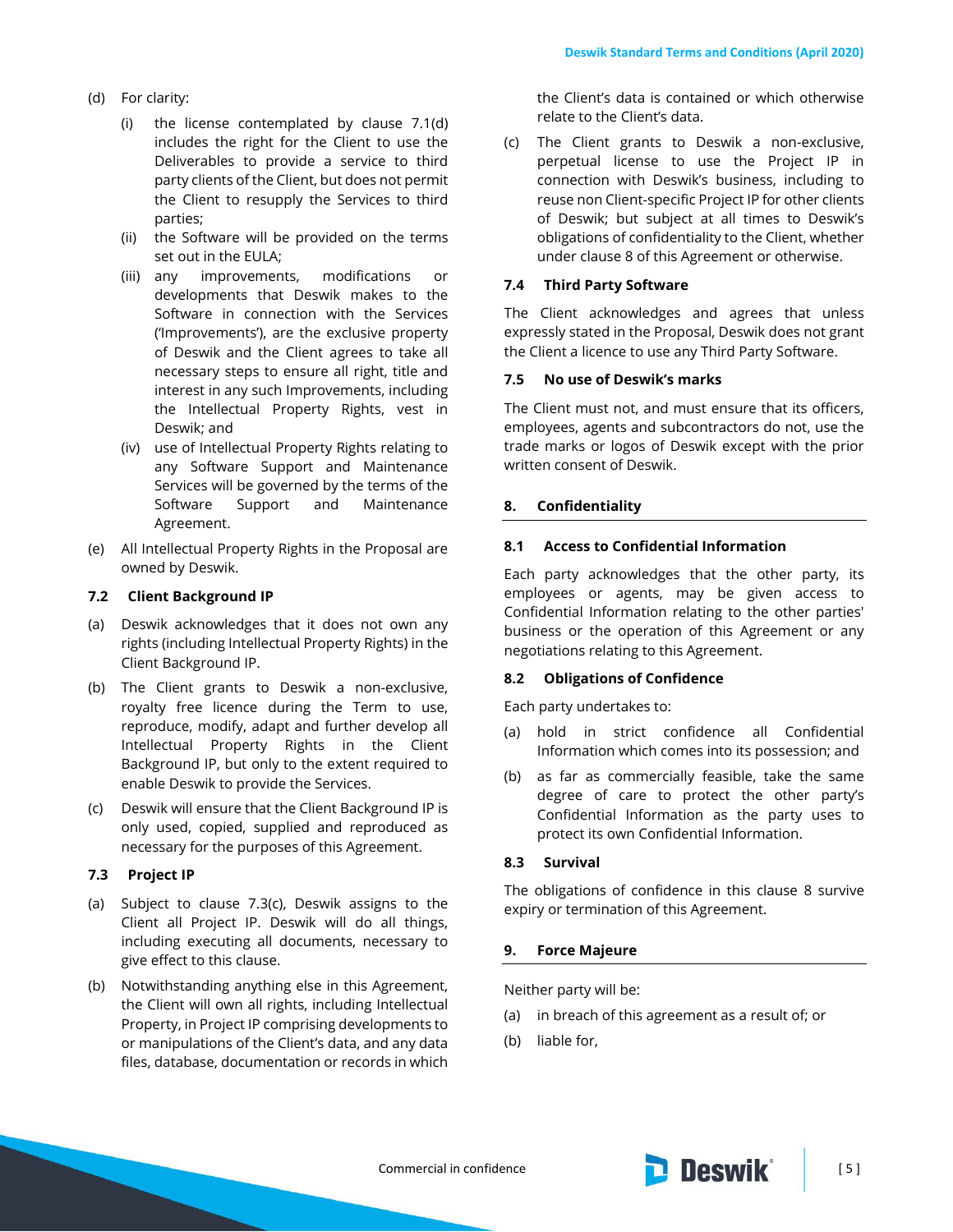any failure or delay in the performance of that party's obligations under this Agreement to the extent that the failure is caused by a Force Majeure Event.

### **10. Termination**

### **10.1 Termination by Client**

Without prejudice to any rights or remedies of the Client, the Client may, by at least seven (7) days' notice in writing to Deswik, terminate this Agreement if:

- (a) Deswik breaches its obligations under this Agreement and:
	- (i) the breach is not capable of remedy;
	- (ii) if capable of remedy, the breach is not remedied within 30 days of receipt of written notice by Deswik requiring the breach to be remedied; or
- (b) an Insolvency Event occurs in respect to Deswik.

#### **10.2 Termination by Deswik**

Without prejudice to any rights or remedies of Deswik, Deswik may, by at least seven (7) days' notice in writing to the Client, terminate this Agreement if:

- (a) the Client fails to pay an undisputed invoice within 30 days of receipt of that invoice and persists in that failure for a period of 14 days after receipt of notice given by Deswik to the Client;
- (b) the Client breaches its obligations under this Agreement and:
	- (i) the breach is not capable of remedy;
	- (ii) if capable of remedy, the breach is not remedied within 30 days of receipt of written notice by the Client requiring the breach to be remedied,

unless the breach, having regard to its nature and importance does not justify termination; or

(c) an Insolvency Event occurs in respect to the Client.

### **10.3 Termination for convenience**

Either party may terminate this agreement at any time by giving 30 days' notice to the other party.

#### **10.4 After termination**

(a) Termination of this Agreement does not affect any accrued right or liability of either party nor will it affect the coming into force or the continuation in force of any provision of this Agreement that is expressly or by implication intended to come into or continue in force on or after the termination.

- (b) The Client must promptly pay to Deswik all money due and owing as at the date of termination of this Agreement.
- (c) Deswik must promptly deliver up or return to the Client the Confidential Information including documents, reports and records of the Client's in Deswik's possession, custody or control.
- (d) The Client must promptly deliver up or return to Deswik the Confidential Information including documents, reports and records of Deswik in the Client's possession, custody or control.
- (e) The Client must pay any Fees that Deswik notifies the Client in writing are attributable to Third Party Software for the remainder of the period for which those Fees would have been payable, but for termination.

### **11. Relationship**

The parties agree that this Agreement creates the relationship of principal and independent contractor and does not constitute:

- (a) a joint venture;
- (b) a partnership between the Client and Deswik;
- (c) a relationship of agency between the Client and Deswik; or
- (d) a relationship of employer and employee between the Client and Deswik or the Client and the Personnel.

### **12. No authority to bind**

Deswik acknowledges that it does not have the authority to incur, and agrees not to incur, any obligation or liability on behalf of the Client, except with the express written consent or instructions of the Client.

#### **13. Disclaimer and Limitation of Remedies**

#### **13.1 Customer Warranty**

The Customer warrants that:

- (a) the Customer's premises and any other premises at which the Services are performed, and travel to and from those premises, will be safe; and
- (b) use of the Customer Material by Deswik in accordance with this agreement will not infringe the Intellectual Property Rights of any third party.

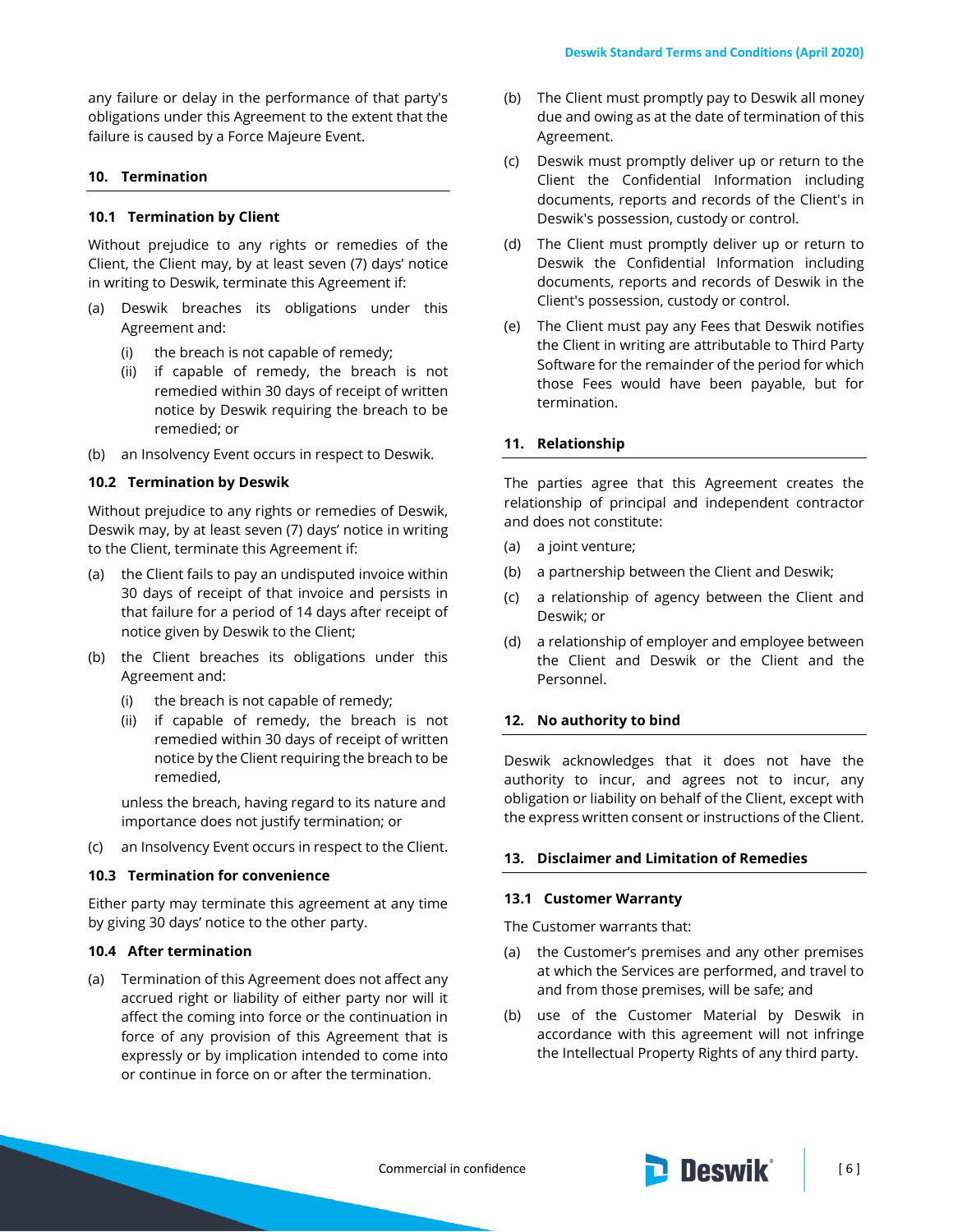### **13.2 Accuracy and Reliance Warranties**

- (a) The Customer represents and warrants, and it is a condition of this agreement, that:
	- (i) all information provided by the Customer or on the Customer's behalf to Deswik is accurate and is not, whether by omission of information or otherwise, misleading;
	- (ii) the Customer has not withheld from Deswik any document, information or other fact material to the decision of Deswik to enter into this agreement or any Proposal; and
	- (iii) the Customer did not rely upon any representation made to the Customer by Deswik or any Related Body Corporate of Deswik (if any) prior to entry into this agreement.
- (b) The Customer acknowledges that Deswik is relying on the information provided by the Customer in preparing the Proposal and any other relevant scoping documents and timeframes in connection with the Services.

### **13.3 No Warranty**

- (a) Deswik takes commercial steps to provide the Services so as to meet the Client's requirements. However, Deswik gives no warranty that the Services will be fit for any particular purpose or will be performed within any particular time.
- (b) Under no circumstances will Deswik be liable for any incidental, special, indirect, direct or consequential damages or loss of profits, interruption of business, loss of business opportunity or goodwill, any claims for indirect, special or punitive damages, third party claims or any indirect or consequential losses or related expenses which may arise from or be related to the performance of this Agreement or the installation or use of any Software, including but not limited to those resulting from defects in the Software, or loss or inaccuracy of data of any kind and whether or not Deswik has any notice of the possibility of such damages.
- (c) If Deswik breaches any provision of this agreement, Deswik's sole and exclusive maximum liability, whether based in contract, tort, or otherwise, will not in any event exceed the lesser in value of:
	- (i) re-performing the Services; or
	- (ii) re-performance of the Services by a third party reasonably acceptable to Deswik.
- (d) The Client agrees that the Client must commence any action arising out of or related to this Agreement and the Services or the Client's use of the Software or other Services within one (1) year of the loss or damage arising. After that time the Client agrees that any cause of action will be permanently barred.
- (e) Nothing in this Agreement is intended or will be construed as excluding or modifying any statutory rights, warranties or conditions which are applicable to this Agreement or the Software and which by virtue of any legislation may not be modified or excluded.

#### **14. Representatives**

Each party will on the Commencement Date and from time to time if a nominated representative is replaced, advise the other party of the name and contact details of their nominated representative to:

- (a) facilitate communication between the parties and facilitate the provision of the Services;
- (b) provide any information required by a party in respect to the Services;
- (c) deal with any issues which arise in respect to the Services or this Agreement; and
- (d) receive any notices given under this Agreement.

### **15. Non-Solicitation**

Neither party will either during the Term or for a period of six months after the Term or any extension of the Term, solicit the services of any employee of the other party.

#### **16. Assignment or other Transfer**

Neither party may assign all or any of its rights or obligations under this Agreement to any other person or entity without the prior written consent of the other party.

#### <span id="page-6-0"></span>**17. Dispute Resolution**

# <span id="page-6-1"></span>**17.1 Agreement to Participate in Dispute Resolution**

The parties agree to comply with the dispute resolution provisions of this clause [17](#page-6-0) in respect to any dispute which arises between the parties in respect to this

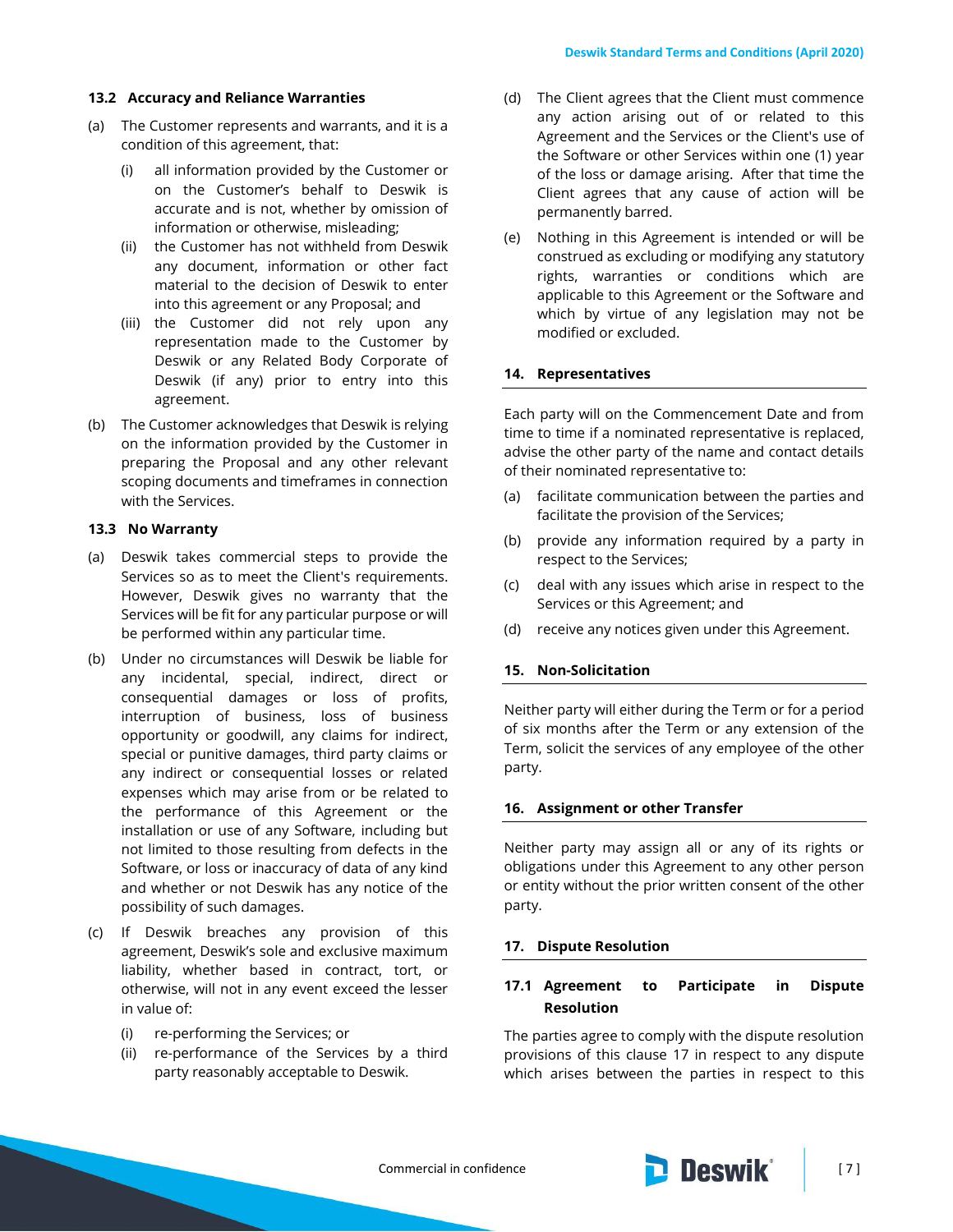Agreement prior to commencing any litigation or arbitration.

# **17.2 Dispute notice**

If there is a dispute between the parties, then either party may give a notice to the other succinctly setting out the details of the dispute and stating that it is a dispute notice given under this clause [17.1.](#page-6-1)

# <span id="page-7-0"></span>**17.3 Notice in response**

Within 5 Business Days after the delivery of the dispute notice, the recipient must deliver to the other party a notice in response:

- (a) acknowledging the party's receipt of the dispute notice;
- (b) stating that it is a notice given under this clause [17.3;](#page-7-0) and
- (c) succinctly setting out any information it believes is directly relevant to the dispute.

# <span id="page-7-1"></span>**17.4 Initial meeting**

- (a) The parties must meet within 10 Business Days after the date of delivery of the dispute notice and attempt to resolve the dispute.
- (b) Each party must use its best endeavours to resolve the dispute and act in good faith.

# **17.5 Mediation**

- (a) If the dispute is not resolved within 10 Business Days of the meeting held pursuant to clause [17.4](#page-7-1) or such further period as the parties may agree, any party may refer the dispute to the American Arbitration Association (AAA) for mediation.
- (b) The mediation will be conducted in accordance with the AAA Commercial Mediation Procedures which set out the procedures to be adopted, the process of selection of a mediator and the costs involved.

# **17.6 Agreement remains in force**

The parties must each continue to perform their respective obligations under this agreement pending resolution of the dispute.

# **17.7 Injunctions**

Nothing in this clause [17](#page-6-0) prevents any of the parties from commencing injunctive relief where damages may be an inadequate or inappropriate remedy.

# **17.8 Survival**

This clause [17](#page-6-0) survives rescission, termination or expiry of this Agreement.

# <span id="page-7-2"></span>**18. Notices**

- (a) A notice given under this agreement must be:
	- (i) in writing and signed by or for the sender;
	- (ii) directed to the recipient's address specified in this agreement or as varied by written notice; and
	- (iii) left at, or sent by prepaid registered post, hand delivery or facsimile to, that address.
- (b) A notice is deemed to have been given:
	- (i) if left at the recipient's address or hand delivered, on the day of delivery;
	- (ii) if sent by prepaid registered post, 5 Business Days after the date of posting; or
	- (iii) if sent by facsimile, when the sender's facsimile machine records that it has been transmitted without Error.
- (c) The provisions of this clause [18](#page-7-2) are in addition to any other mode of service permitted by law.

# **19. Miscellaneous**

# **19.1 Governing Law and Jurisdiction**

This Agreement is governed by the laws applicable in the State of Colorado, and the parties submit to the jurisdiction of the Colorado courts in respect of all matters arising under or in connection with this Agreement.

# **19.2 Entire Agreement**

This Agreement, the EULA, and the Software Support Agreement constitutes the entire agreement between the parties about its subject matter and supersedes all prior contracts, arrangements and understandings in relation to that subject matter and may only be altered in writing signed by all parties.

# **19.3 Counterparts**

This Agreement may be executed in any number of counterparts each of which is taken to be an original. All of those counterparts taken together constitute one instrument. An executed counterpart may be delivered by facsimile.

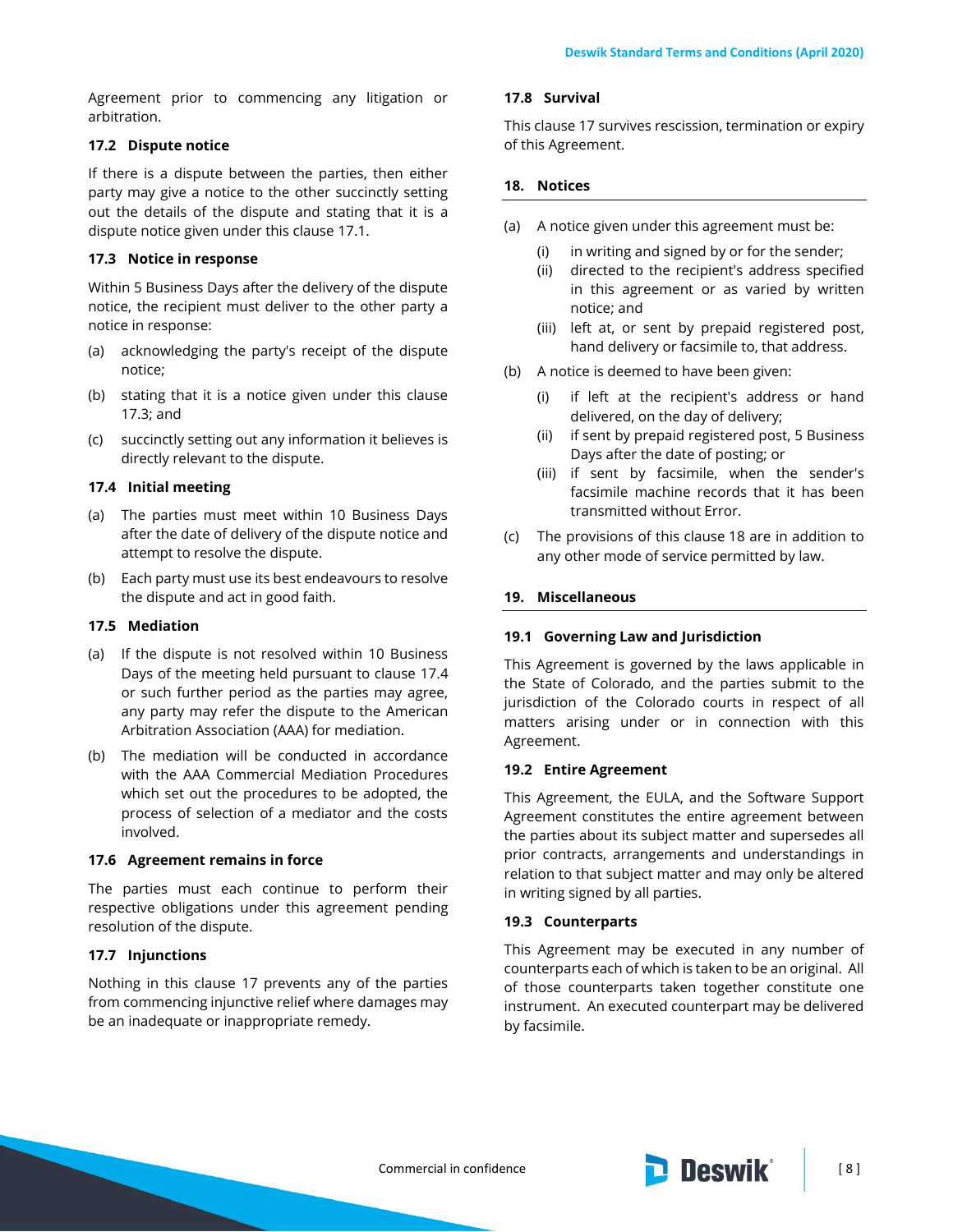## **19.4 Waivers**

A waiver by a party of any of its rights under this agreement must be in writing and does not operate as a waiver of any other right or as a future waiver of that or any other right.

### **19.5 Costs and expenses**

Each party must pay its own costs and expenses in respect of the negotiation, preparation and execution of this Agreement and any other document executed pursuant to this Agreement.

## **19.6 Further Action**

Each Party must do all things and sign all documents reasonably necessary to give effect to this agreement and the transactions contemplated by it.

#### **19.7 No Merger**

None of the provisions of this Agreement merge on termination, settlement or completion of this Agreement, nor are affected by the signing and/or delivery of any other document.

#### **19.8 Client's Acknowledgements**

- (a) Any material made available by Deswik and any statement made by Deswik in the Proposal is Deswik's own material and information. The Client in entering into this Agreement relied upon its own personal assessment and enquiries with respect to that material, those statements and the Agreement.
- (b) The Client acknowledges, before entering into this Agreement, the need for the Client to:
	- (i) consider the terms of this Agreement; and
	- (ii) obtain independent legal advice on the meaning of the provisions of this Agreement and their legal or practical effect,

including the risks of entering into this Agreement and the parties performing the transactions contemplated by the Proposal.

### **19.9 Severance**

If any provision or part of a provision of this Agreement is invalid or unenforceable in any jurisdiction:

- (a) the provision must be read down for the purposes of the operation of that provision in that jurisdiction, if possible, so as to be valid and enforceable; or
- (b) if the provision cannot be read down it must be severed if it is capable of being severed, without affecting the remaining provisions of this

Agreement or affecting the validity or enforceability of that provision in any other jurisdiction and the parties must consult in good faith to determine whether any amendment or substituted provision is required.

#### **20. Definitions and Interpretation**

### **20.1 Definitions**

In this Agreement unless the contrary intention is apparent or the context otherwise requires:

**Access** means any interaction or communication with the System by way of any communications mechanism using guided or unguided electro-magnetic energy that causes the System to react or respond, in any manner whatsoever, to such interaction or communication and **Accessing** has a corresponding meaning.

**Accessible Code** means source code that is unprotected and accessible in the Software and includes, without limitation, scripts, macros, custom reports and workflows.

**Additional or Varied Services** means any additional services requested by the Client from time to time including any varied services or the provision of any Excluded Services.

**Additional Software** means updates, patches, new functionality, supplements, plugins, custom modifications or new functionality specific to the Licensee's needs, or other add-on components of the Software.

**Business Day** means a day that is not a Saturday, Sunday or a public holiday in Colorado or the state or province in which the work is being undertaken.

**Change Control Process** means Deswik's Change Control Process which forms part of the Deswik Project Management framework as notified by Deswik to the Client from time to time.

**Client** means the client identified as such at the commencement of the Proposal.

**Client Background IP** means Intellectual Property Rights owned by or licensed to the Client, which existed prior to the date of this Agreement or which were developed or acquired by the Client independently of this Agreement, and which are provided by or on behalf of the Client to Deswik for the purposes of this Agreement. Client Background IP includes the Client Material.

**Client Material** means any material provided by or to which access is given by the Client to Deswik for the

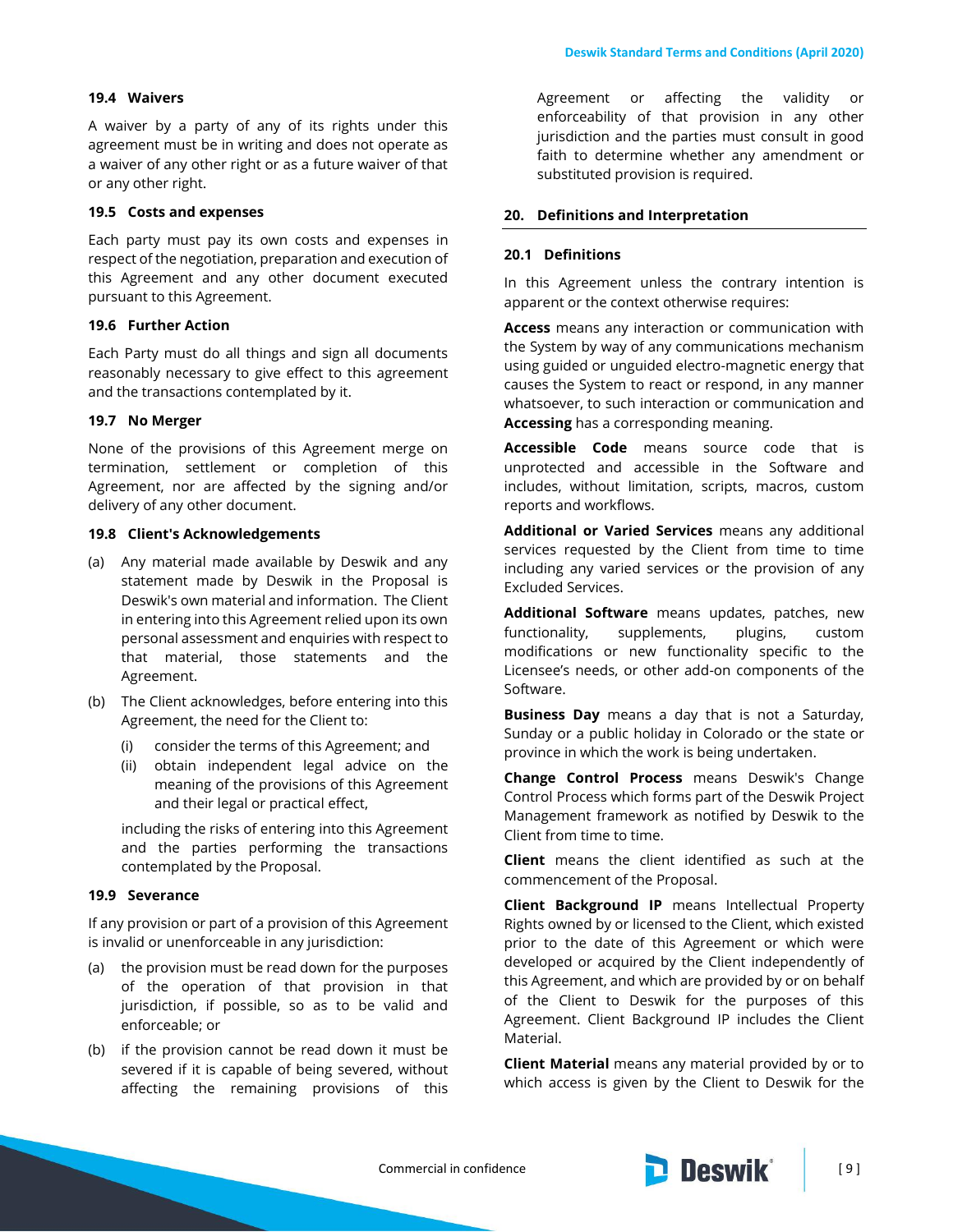purposes of this agreement including documents, equipment, reports, technical information, studies, plans, charts, drawings, calculations, tables, trade marks, logos, schedules and data stored by any means.

**Commencement Date** means the date specified in the 'Project Resources and Timing' section of the Proposal.

**Confidential Information** means information relating to a party's Intellectual Property or to a party's business operations including, without limitation:

- (a) any information that is designated by a party as confidential;
- (b) the Software including the source codes;
- (c) all information given or obtained in circumstances where it could reasonably be inferred as being confidential;
- (d) the terms of this Agreement; and
- (e) all know-how, techniques, processes and commercial and financial information of a party,

but does not include information that:

- (f) becomes publicly available other than as a result of a breach of clause [8;](#page-4-0)
- (g) is authorised, permitted or directed to be disclosed by the other party;
- (h) is required to be disclosed by law; or
- (i) is required to be disclosed to a party's legal or financial advisers.

**Deliverable** means any materials produced or supplied by or on behalf of Deswik in performance of the Agreement.

**Deswik Background IP** means Intellectual Property Rights owned by or licensed to Deswik and which are:

- (a) used by Deswik in the performance of the Services; or
- (b) otherwise made available to the Client by Deswik under or in connection with this Agreement,

and which existed prior to the date of this Agreement or which was developed or acquired by Deswik independently of this Agreement. Deswik Background IP does not include Project IP. Deswik Background IP does include the Software and the Deswik Material.

**Deswik Material** means any material provided by or to which access is given by Deswik to the Client for the purposes of this agreement including the Deliverables, documents, equipment, reports, technical information, studies, plans, charts, drawings, calculations, tables, schedules and data stored by any means but excludes the Software and the Third Party Software.

**Embedded Software** means any third party software which may contain Accessible Code or Protected Code licensed by Deswik from a third party and embedded in the Software.

**Error** means a verifiable and reproducible failure of the Software to conform in any material respect to the published specifications under conditions of normal use.

**Error Correction** means a modification or addition that, when made or added to the Software, brings the Software into material conformity with the published specifications.

**EULA** means Deswik's End User Licence Agreement in respect to the Software.

**Excluded Services** means those excluded services and support identified in the 'Exclusions' section of the Proposal.

**Fees** means the fees set out or calculated in the manner specified in the 'Investment' section of the Proposal.

**Force Majeure Event** means any occurrence or omission outside a party's control including, without limitation:

- (a) a physical natural disaster including fire, flood, lightning or earthquake or the after-effects of a physical natural disaster (including without limitation, electricity or telecommunication disruption or travel disruptions or restrictions);
- (b) war or other state of armed hostilities (whether war is declared or not), insurrection, riot, civil commotion, act of public enemies, national emergency (whether in fact or in law) or declaration of martial law;
- (c) epidemic or quarantine restriction;
- (d) failure of a third party service provider;
- (e) failure of third party hardware or software;
- (f) confiscation, nationalisation, requisition, expropriation, prohibition, embargo, restraint or damage to property by or under the order of any government agency;
- (g) any law taking effect after the date of this agreement which has an adverse impact on Deswik's ability to provide the Services; and
- (h) strike, lock-out, stoppage, labour dispute or shortage including industrial disputes that are specific to a party or the party's subcontractors.



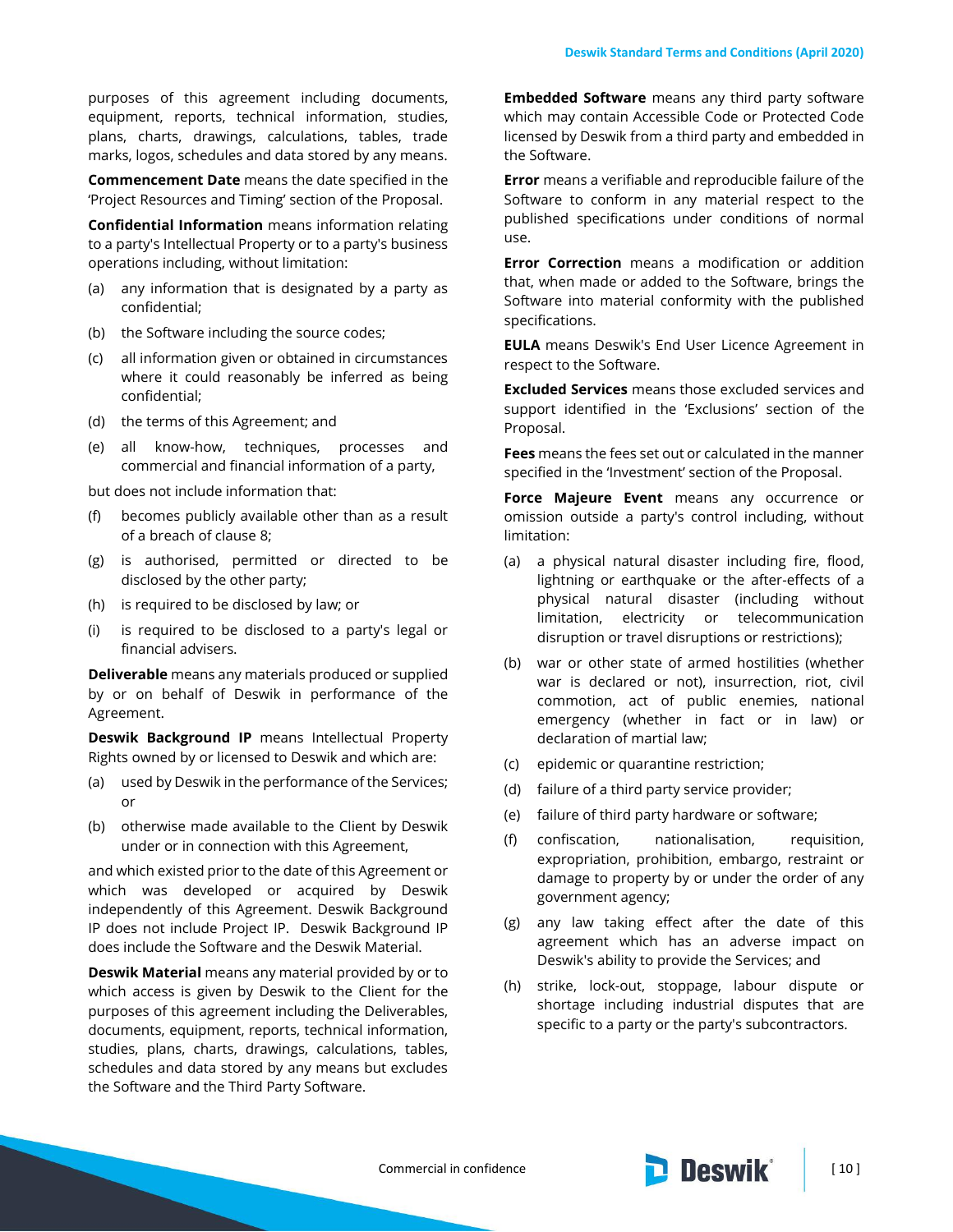#### **Insolvency Event** means:

- (a) a liquidator, receiver, receiver and manager, administrator, official manager or other controller, trustee or controlling trustee or similar official is appointed over any of the property or undertaking of the person;
- (b) the person or the person's property or undertaking becomes subject to a personal insolvency arrangement;
- (c) the person is or becomes unable to pay its debts when they are due or is presumed to be insolvent at law;
- (d) the person ceases to carry on business; or
- (e) an application or order is made for the liquidation of the person or a resolution is passed or any steps are taken to liquidate or pass a resolution for the liquidation of the person, otherwise than for the purpose of an amalgamation or reconstruction.

**Intellectual Property** includes patents, designs, registered designs, copyright, literary and artistic works, circuit layouts, registered and unregistered trademarks, trade and business names, trade secrets, applications of any of the above, as well as rights in and to inventions, discoveries, improvements, look and feel, works and names.

**Intellectual Property Rights** means the rights comprised in any Intellectual Property or other proprietary rights whether at common law or by statute, rights to apply for registration under a statute in respect of those or like rights and rights to protect goodwill or confidential information.

**Interest** means payment of interest calculated on a daily basis and capitalised monthly at the rate which is 2% in excess of the published Bank of America variable interest rate for personal loans or, if lower, any maximum rate permitted by an applicable law.

**Personnel** means the skilled personnel to be provided by Deswik to the Client to provide the Services, including the Personnel identified in the 'Project Resourcing and Timing' section of the Proposal.

**Project IP** means all Intellectual Property Rights arising or created by Deswik or a third party exclusively for the Client in performing the Services, but does not include Deswik Background IP.

**Proposal** means the proposal provided by Deswik to the Client in respect to the Services.

**Protected Code** means any source code which Deswik or a third party has taken steps to protect from Access. **Services** means the scope of work and deliverables detailed in the 'Scope of Work and Deliverables' section of the Proposal.

**Software** means the software that accompanies the EULA, including computer software, Additional Software, Embedded Software, Accessible Code, Protected Code and associated media, printed materials, 'online' or electronic documentation, and internet based services.

**Software Support Agreement** means a Software Support and Maintenance Agreement under which Deswik provides software support and maintenance services to the Client.

**Software Support and Maintenance Services** means any software support and maintenance services to be provided by Deswik to the client

**System** means the designated information technology environment in which the Software is to be used.

**Tax or Taxes** means, unless the contrary intention is expressed, any and all taxes, including, without limitation, sales, use, excise, stamp, documentary, customs, import/export, payroll, personal, property, real property, interest equalisation, business, occupation, turnover, income, corporation, capital, profits, gains, gross receipts, or other taxes, fees, withholdings, imposts, levies, duties or other charges of any nature whatsoever or whensoever, together with any penalties, fines or interest thereon or similar additions thereto, imposed, levied or assessed by any government agency or otherwise payable.

**Term** means the term of this Agreement specified in the 'Project Resources and Timing' section of the Proposal unless extended in accordance with clause [5\(b\)](#page-3-0) or during any carry over period under clause [5\(c\).](#page-3-1)

**Third Party Software** means any software which Deswik makes available to the Client, for the purposes of providing consulting services, which is owned or supplied by a third party.

#### **20.2 Interpretation**

In this Agreement, unless otherwise stated:

- (a) a reference to this Agreement is a reference to this Agreement as amended, varied, novated, supplemented or replaced from time to time;
- (b) a reference to any legislation includes any amendment or replacement and all subordinate legislation;
- (c) words or expressions: